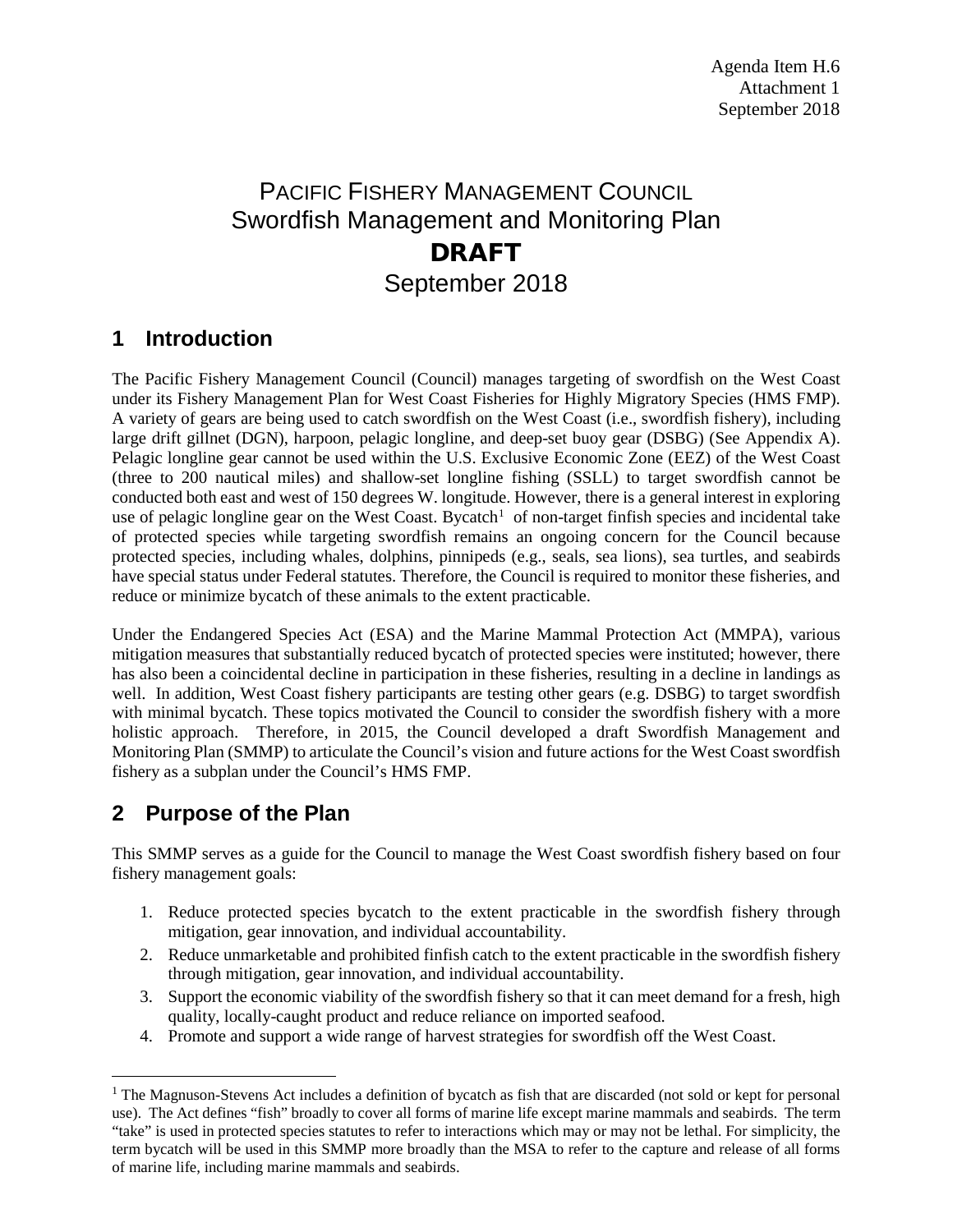These goals will be achieved through a variety of mitigation and management measures outlined in this SMMP (See Section 3).

The Council intends to minimize non-target finfish and protected species (including sea turtles, marine mammals, and seabirds) bycatch in the West Coast swordfish fishery as a whole to be consistent with National Standard 9 and Section 303 of the Magnuson-Stevens Act to "(a) minimize bycatch and (b) to the extent bycatch cannot be avoided, minimize the mortality of such bycatch."

The Council will continue to minimize bycatch and bycatch mortality of finfish and protected species to the extent practicable while ensuring that the West Coast swordfish fishery remains economically viable. Economic viability encompasses support for a swordfish fishery conducted by vessels with West Coast homeports and increased availability of locally-caught swordfish in the market.

In addition, the Council intends to better integrate fishery management under the HMS FMP with enhanced protection of ESA-listed species and other protected species (e.g. non-ESA-listed seabirds and marine mammals) while promoting and supporting a wide range of harvest strategies that include new or modified gear, and area management considerations.

In 2014, the Council began to consider the best method to develop this SMMP. Initially it was intended as a roadmap for transiting DGN fishery participants to the use of other gear types. But the Plan was broadened to reflect the Council's intent to look at all feasible gear types for targeting swordfish in light of a bycatch reduction goal, including DGN. In June 2014, the Council agreed on a list of policy objectives intended to guide management of the West Coast swordfish fishery with the dual goals of reducing bycatch while maintaining or enhancing its economic viability [\(See Agenda Item E2](http://www.pcouncil.org/wp-content/uploads/E2_SitSum_DGNtransition_JUNE2014BB.pdf) and [Council Decision Summary\)](http://www.pcouncil.org/wp-content/uploads/0614decisions.pdf).

Elements of this Plan have appeared in Highly Migratory Species Management Team (HMSMT) Reports for the March and June 2015 Council meetings which also included alternatives and analyses for proposed actions for bycatch reduction in the DGN fishery. The Council reviewed the Plan in September 2015 and again in June and September 2018. Finalization of this Plan will not only facilitate implementation of the actions described below in Section 3, but will also provide an administrative record on the Council's vision going forward for a sustainable swordfish fishery off of the West Coast. It's intended that actions in this plan may be updated or revised by the Council in the future, as needed, to meet the fishery management goals of this SMMP.

# **3 Actions to Be Taken Under This Plan**

### **A. Reduce bycatch in the DGN fishery through hard caps and performance standards**

- 1. Consider hard caps to limit takes of loggerhead and leatherback sea turtles in the DGN fishery. For example, if a hard cap is reached or exceeded during a fishing season, or during a specified period, a specific time-area closures could go into effect.
- 2. Continue to review bycatch estimates against performance standards for specified marine mammals, sea turtles, and finfish. The Council may periodically review the efficacy of bycatch estimation methods used to judge performance, and the species for which performance standards are set. Based on trends of bycatch compared to specified performance standards, the Council may recommend additional management measures, as appropriate.
- 3. Work with NMFS to increase fishery monitoring with the goal of monitoring all vessels by means of either human observers or electronic monitoring technology. Initially, the Council desires a 30% coverage rate across all vessels. For vessels that are unobservable by humans, electronic monitoring (EM) should be used to meet the coverage rate goal.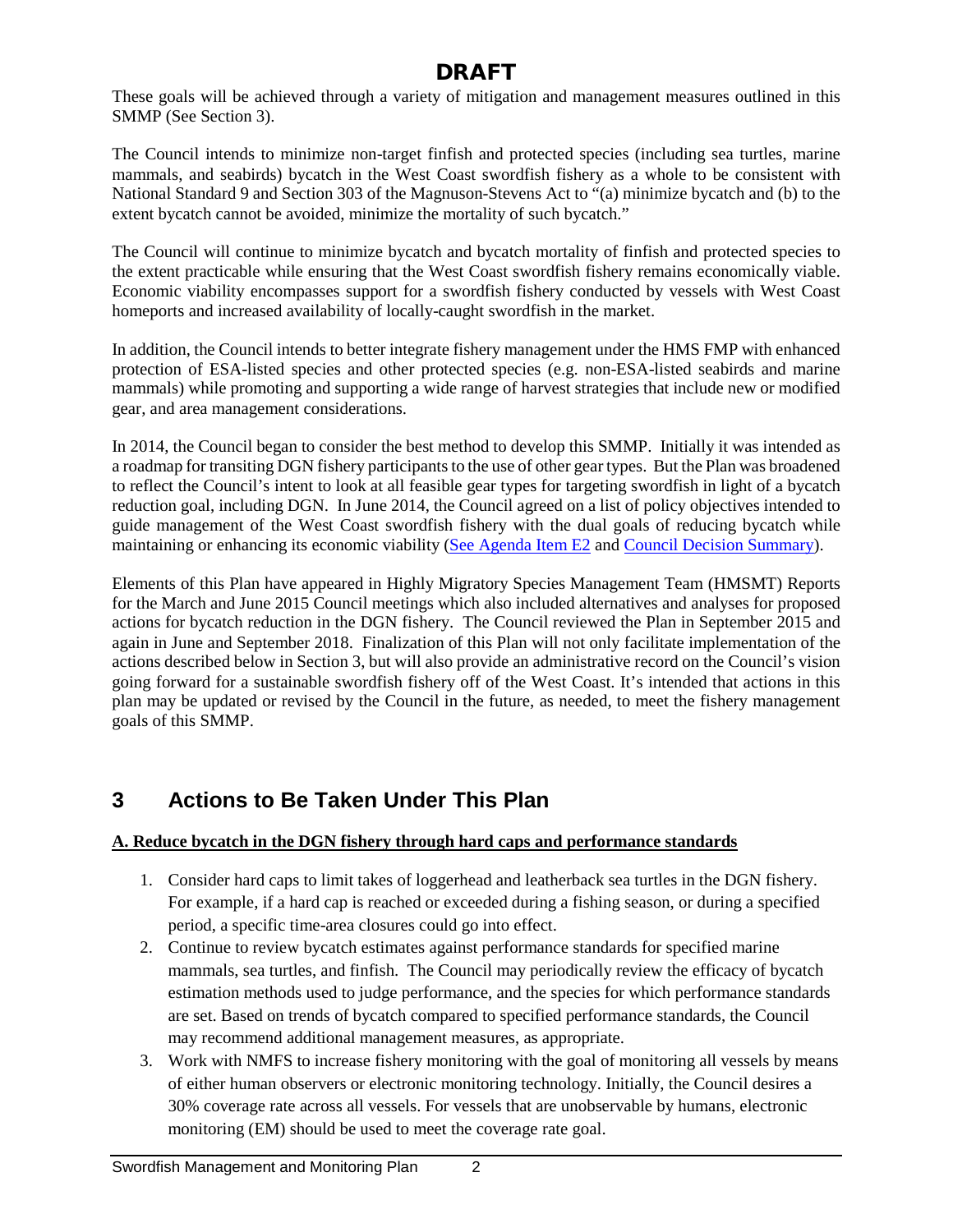- 4. In the absence of 100% monitoring, use the best available statistical methods to estimate rare event bycatch.
- 5. Explore the use of dynamic ocean modeling tools, such as EcoCast, as part of an individual accountability-based management strategy.<sup>[2](#page-2-0)</sup>

### **B. Develop deep-set buoy gear**

- 1. Evaluate the results of fishing under EFPs, including deep-set linked buoy gear, recommended by the Council and issued by NMFS.
- 2. Complete HMS FMP amendment and regulatory processes to authorize a DSBG fishery.
- 3. As part of fishery authorization, consider a Federal limited entry program for DSBG including qualification criteria, taking into account current participation in the West Coast swordfish fishery.

### **C. Limit fishing effort in the DGN fishery**

- 1. Explore ways to leverage Federal DGN fishery limited entry permits to reduce bycatch, noting that implementation of the Federal permit may result in some natural attrition of permit holders. For example, as of June 2018, only two-thirds of state limited entry permit holders had applied for the Federal limited entry permit.
- 2. Determine the appropriate number of Federal limited entry permits based on the fishery management goals within this SMMP. Explore mechanisms to retire excess permits, including compensating holders for retiring permits. For example, a minimum landings requirement during some recent time-period could be required to retain a permit.
- 3. Explore use of the Federal limited entry permit to encourage DGN fishery participants to utilize other gear types. For example, the Federal limited entry permit regulations could be amended to include permit endorsements for other gear types such as pelagic longline and/or DSBG (if managed through limited entry) or to encourage swapping a DGN permit for a limited entry permit for another fishery/gear type.

### **D. Allow DGN vessels to access the PLCA**

- 1. The Pacific Leatherback Conservation Area (PLCA) was implemented in 2001 to mitigate takes of endangered Pacific leatherback sea turtles. It covers an area of the EEZ from Monterey Bay in California to the central Oregon coast and is closed to DGN fishing each year from August 15 to November 15. Based on exempted fishing permit (EFP) performance within the PLCA, consider allowing access to the PLCA with individual vessel and/or fishery accountability for bycatch using limits such as hard caps on leatherback sea turtles.
- **2.** Explore the use of dynamic ocean modeling tools, such as EcoCast, as part of an individual accountability based management regime that would allow DGN vessels to fish in specified areas within the boundaries of the current PLCA.

### **E. Develop longline fisheries**

- 1. Revisit the 2009 proposed action to authorize a SSLL fishery outside the West Coast EEZ in light of current conditions including West Coast landings by Hawaii-permitted SSLL vessels.
- 2. Revisit the current FMP prohibition on the use of pelagic longline gear inside the West Coast EEZ.

<span id="page-2-0"></span><sup>&</sup>lt;sup>2</sup> EcoCast is a fisheries sustainability tool that helps fishers and managers evaluate how to spatially allocate fishing effort to maintain target fish catch while minimizing bycatch of protected or threatened species.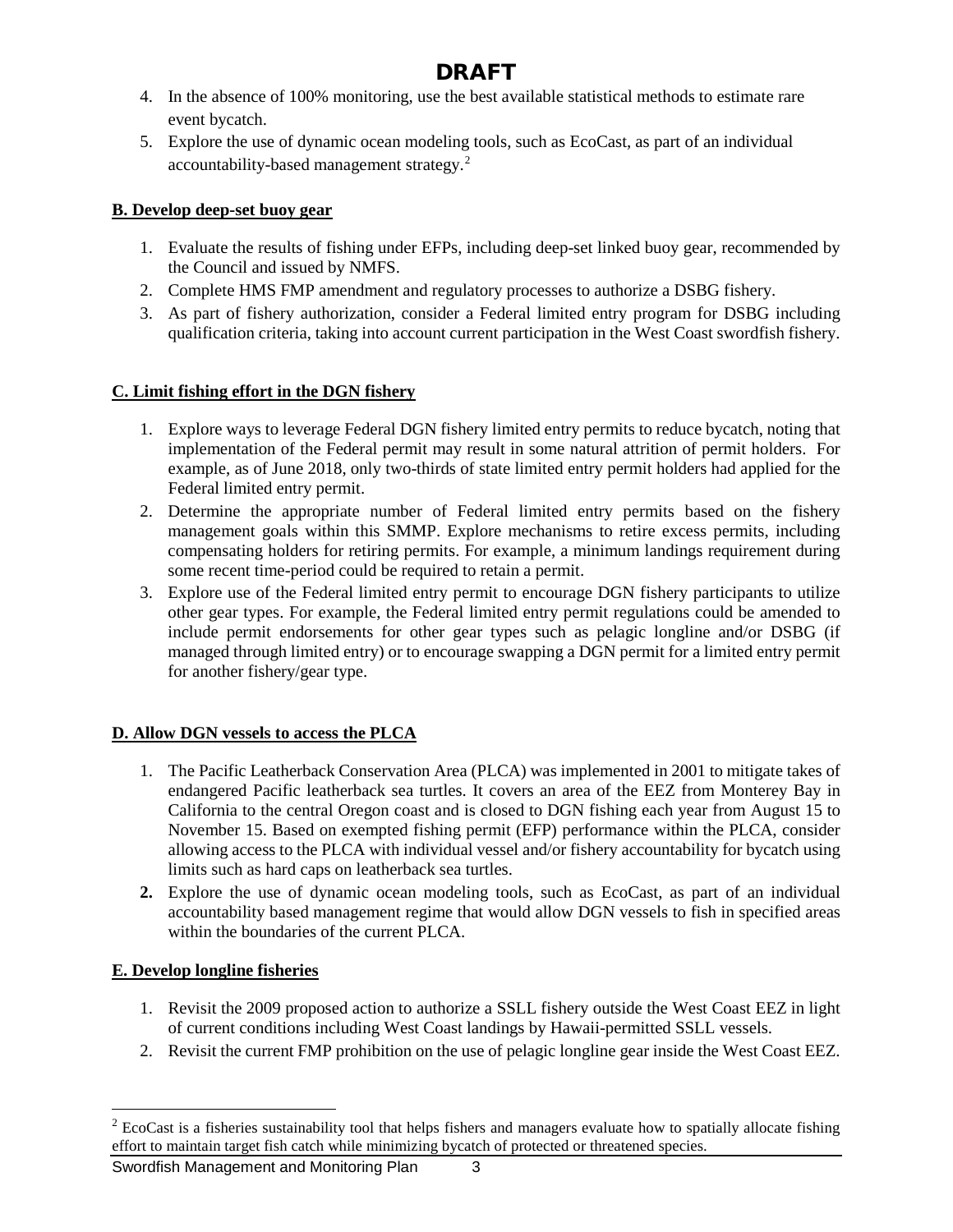- 3. Consider qualification criteria for a Federal limited entry SSLL permit in the context of Federal permitting for other swordfish gear types.
- 4. Explore the feasibility of, through exempted fishing permits, new pelagic longline gear designs or management strategies.

## **4 Road Map for Implementing Actions under this Plan**

Actions related to this Plan that are included in Council's "Year-at-a-Glance" planning document (Agenda Item C.11, Supplemental Attachment 3, June 2018) are listed below. The Council may decide to supplement this section of the Plan by identifying additional actions over a longer time frame.

#### **September 2018**

- 1. Review updates to this Swordfish Monitoring and Management Plan
- 2. Consider proposed changes to the DGN performance metrics methodology

#### **November 2018**

- 1. Scoping of FMP amendment authorizing a SSLL fishery outside the EEZ
- 2. Review new proposed performance metrics based on new methodology (tentative)

#### **March 2019**

- 1. Adopt a range of alternatives for FMP amendment authorizing a SSLL fishery outside the EEZ
- 2. Final action on authorizing a DSBG fishery

#### **June 2019**

- 1. Adopt a preliminary preferred alternative for FMP amendment authorizing a SSLL fishery outside the EEZ
- 2. DGN performance metrics annual report
- 3. Ongoing EFP update
- 4. Initial EFP proposal review and recommendation

#### **September 2019**

- 1. Adopt a final preferred alternative for FMP amendment authorizing a SSLL fishery outside the EEZ
- 2. EFP proposal final recommendation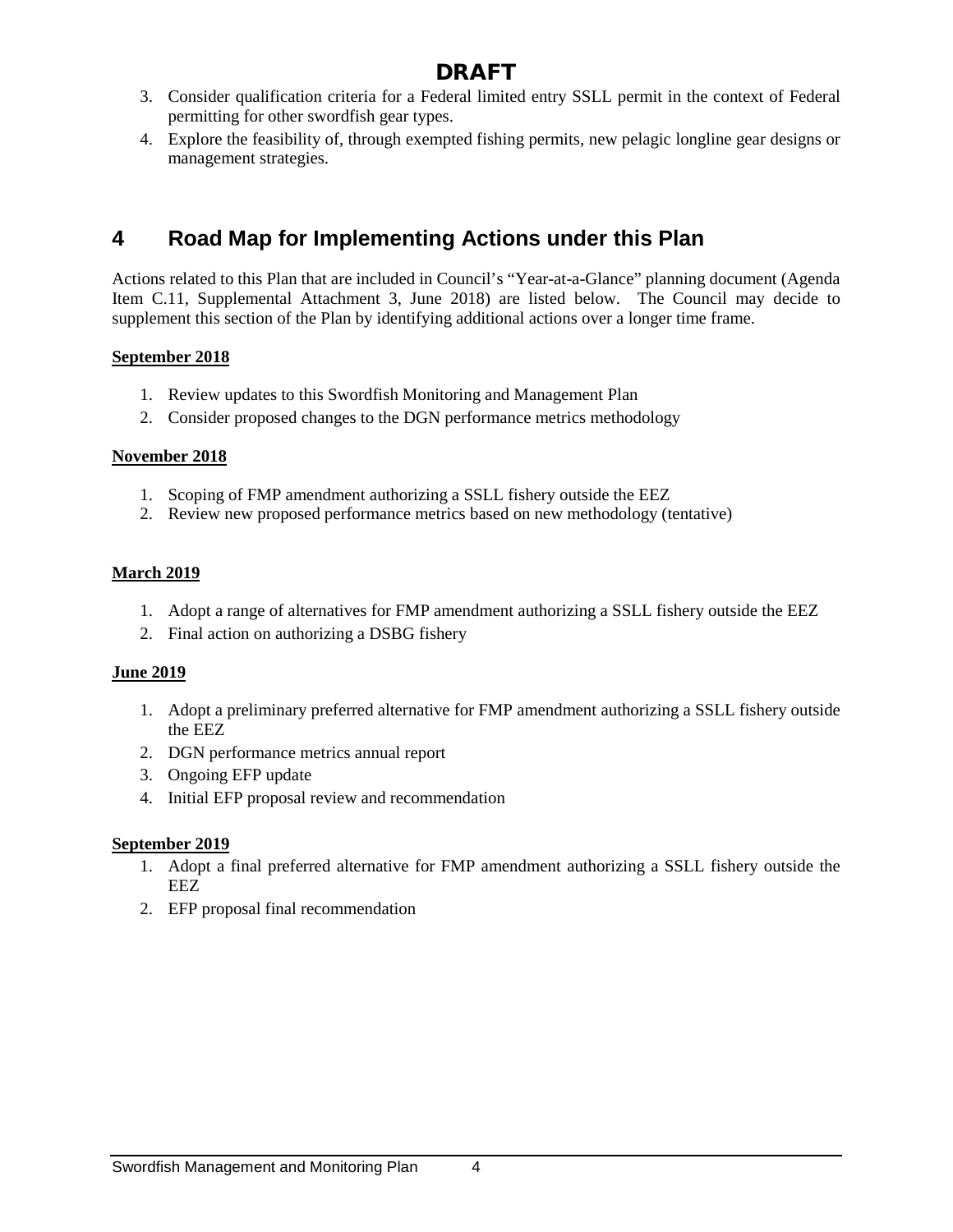### DRAFT **APPENDIX A**

There are three commercial gear types currently used on the West Coast, in the U.S. Exclusive Economic Zone (EEZ) to harvest swordfish: drift gillnet, harpoon, deep-set buoy gear and linked deep-set buoy gear. Pelagic longline gear cannot be used within the EEZ of the West Coast (three to 200 nautical miles) and shallow-set longline fishing (SSLL, setting gear in less than 100 meters) to target swordfish cannot be conducted east and west of 150 degrees W. longitude to target swordfish. However, there is a general interest in exploring use of pelagic longline gear on the West Coast. Vessels permitted with a Hawaii longline limited access permit land on the West Coast with some vessels consistently operating from the West Coast; therefore, these swordfish landings are reported as pelagic longline. These gear types and their relevance to the West Coast swordfish fishery are summarized below. Current landings and revenue are summarized in Table 1.

Based on work by Gjertsen, et al. these four gear types can be grouped as follows: pelagic longline and DGN are capable of larger catch volume but result in relatively higher bycatch versus deep-set buoy gear and harpoon with low catch volume and little or no bycatch. Thus, the mix of gear types used in the swordfish fishery will reflect a tradeoff between the total amount of swordfish that could be landed on the West Coast, product quality, and bycatch impacts.

**Table 1. Total number of vessels that made swordfish landings, metric tons of swordfish landed, inflation adjusted ex-vessel revenue (\$1,000s), and inflation adjusted average price per pound, 2013-2017. (Source: PacFIN, 6/20/18)**

|                    | <b>Total Number of</b> |                     | <b>Total Inflation</b><br>Adjusted Ex-Vessel | Average Inflation<br>Adjusted Price Per |
|--------------------|------------------------|---------------------|----------------------------------------------|-----------------------------------------|
| Fishery            | Vessels                | Total landings (mt) | Revenue (\$1,000s)                           | Pound*                                  |
| Pelagic Longline** | 23                     | 2,173               | \$11,362                                     | \$2.37                                  |
| <b>DGN</b>         | 28                     | 693                 | \$4,332                                      | \$2.84                                  |
| DSBG <sup>+</sup>  |                        | 93                  | \$962                                        | \$4.69                                  |
| Harpoon            | 32                     | 67                  | \$795                                        | \$5.40                                  |

\*Computed as total inflation-adjusted ex-vessel revenue divided by total landings in pounds.

\*\*Hawaii permitted vessels.

†DSBG landings 2015-2017.

#### **Large Mesh Drift Gillnet**

- The DGN fishery began in the late 1970s and expanded in the 1980s, initially targeting thresher sharks but switching the principal target to swordfish after the mid-1980s.
- Landings and participation peaked in the mid-1980s and have been steadily declining since that time.
- Fishing occurs mainly in the fall and winter; the fishery is closed February 1-April 30. Little if any fishing occurs May 1-August 14 when fishing is prohibited within 75 nm from the mainland shore.
- Landings averaged 139 mt for calendar years 2013-2017 (Table 1) while participation averaged 19 vessels per year.
- Takes of leatherback sea turtles and large whales are of particular concern in this fishery. Other marine mammal species are caught in this fishery.
- Take/bycatch mitigation measures have been implemented for this fishery under the HMS FMP, the ESA, and the MMPA. These include gear modifications (pingers and net extenders) and timearea closures. The PLCA is the largest time-area closure, covering waters from Monterey north, August 15 to November 15 each year.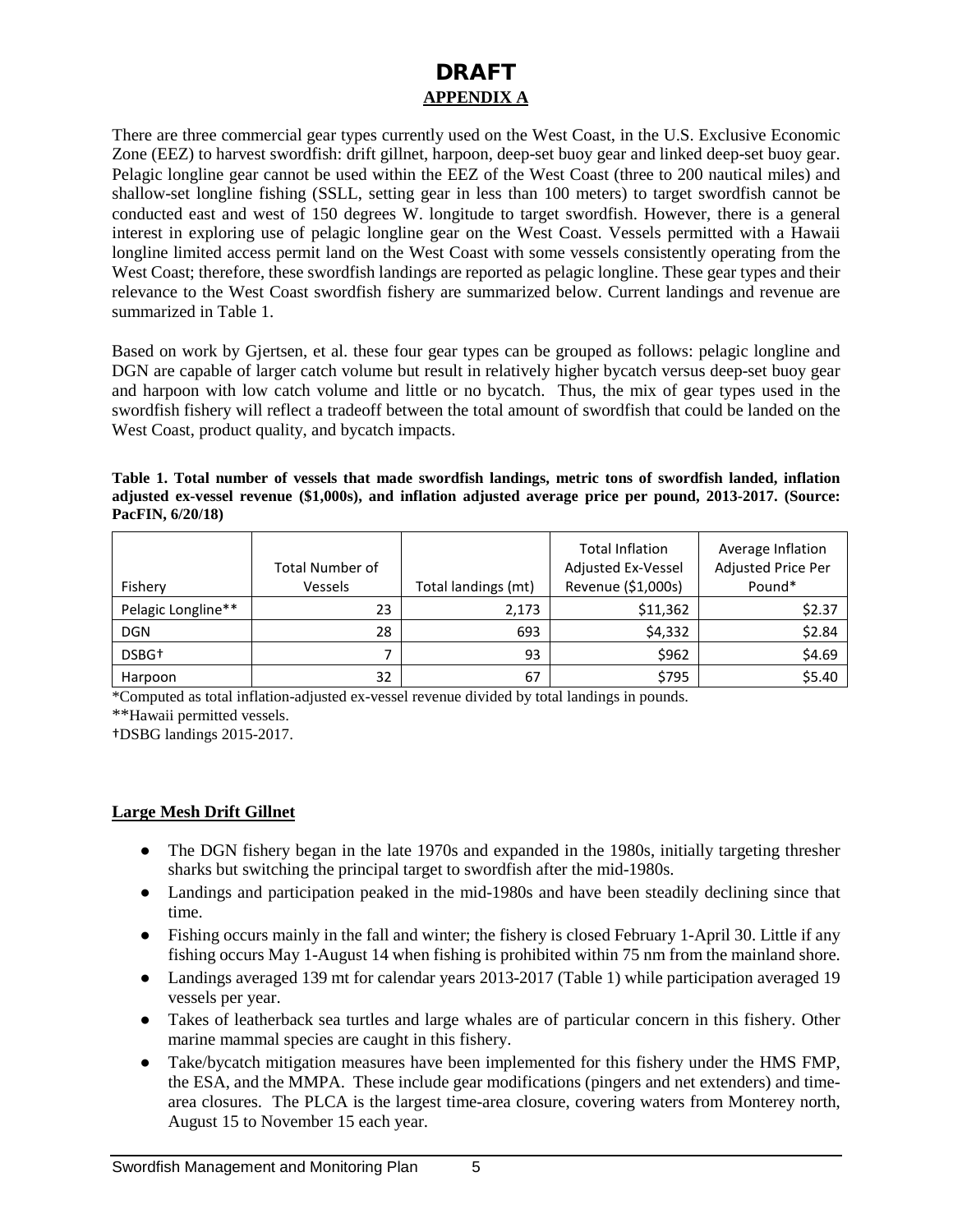● Based on Council and NMFS action, Federal DGN limited entry permit was implemented in 2018. This permit, in addition to the California LE DGN permit, is required to fish with DGN in Federal waters and land in California. All current California LE DGN permit holders are eligible to apply for, and receive, a Federal LE DGN permit. State permit-holders have until March 31, 2019, to obtain their Federal permits, and three months after that to appeal if they miss the deadline. If any permit holder does not obtain their Federal permit by this deadline, they will lose their opportunity to do so, subject to any decisions resulting from an appeal process. The state LE DGN permit alone will not authorize harvest and landing of swordfish with DGN.

#### **Harpoon**

- Harpoon gear is used to catch swordfish while they are basking on the surface during the day and generally requires calm sea conditions to be effective.
- Most fishing occurs in the summer months, when environmental conditions are favorable.
- Because it is a highly selective gear, harpoon is effectively free of non-target catch. However, swordfish do occasionally break free and their fate is unknown.
- This is a low volume fishery with a higher ex-vessel price per pound for swordfish compared to DGN and SSLL (Table 1). Because of the operating costs and low volume, this fishery is not usually the sole source of income for participants. In the five years 2013-2017, landings averaged 13 mt annually (Table 1). Participation averaged 15 vessels annually, 2013-2017, with a total of 32 unique vessels making landings during this period (Table 1).

### **Standard Deep-Set Buoy Gear (DSBG) and Linked Deep-Set Buoy Gear (LBG)**

- The Pfleger Institute of Environmental Research (PIER) began design and testing of DSBG off the West Coast in 2011. In 2015, based on the Council recommendation, NMFS issued exempted fishing permits to PIER to allow cooperative fishers to test the commercial viability of the gear under PIER's supervision.
- Between 2015 and 2017, seven vessels landed a total of 93 mt of swordfish under these EFPs (Table 1).
- Standard DSBG is deployed during daytime using a vertical line suspended from a buoy with hooks set deep. Weight on the terminal end of the vertical line ensures a rapid sink rate to the desired depth. A strike indicator and active tending allows catch to be retrieved quickly, reducing bycatch mortality. The configuration is limited to no more than 10 pieces of gear to allow active tending. These characteristics are intended to minimize bycatch and bycatch mortality, especially of protected species.
- This gear is expected to complement/supplement harpoon gear, because of its similarity in terms of vessel requirements, catch volume, and high product price.
- PIER also developed and in 2016 trialed LBG. LBG has the same characteristics as the standard configuration in terms of setting deep during the daytime to avoid bycatch and strike detection to allow quick retrieval. With the LBG configuration, up to three hooks are deployed along a horizontal line set at depth between two vertical lines suspended from floats in the same fashion as the standard configuration. Up to 10 of these pieces are then linked by horizontal lines that allow each piece to be independently retrieved.
- LBG is intended to produce larger catch volume from larger vessels and thus could complement or supplement DGN.
- Between June 2016 and March 2018, the Council reviewed more than 50 EFP applications to test these gear types and made recommendations to NMFS on issuance. NMFS began issuing EFPs based on Council recommendations in the summer of 2018.

### **Pelagic Longline**